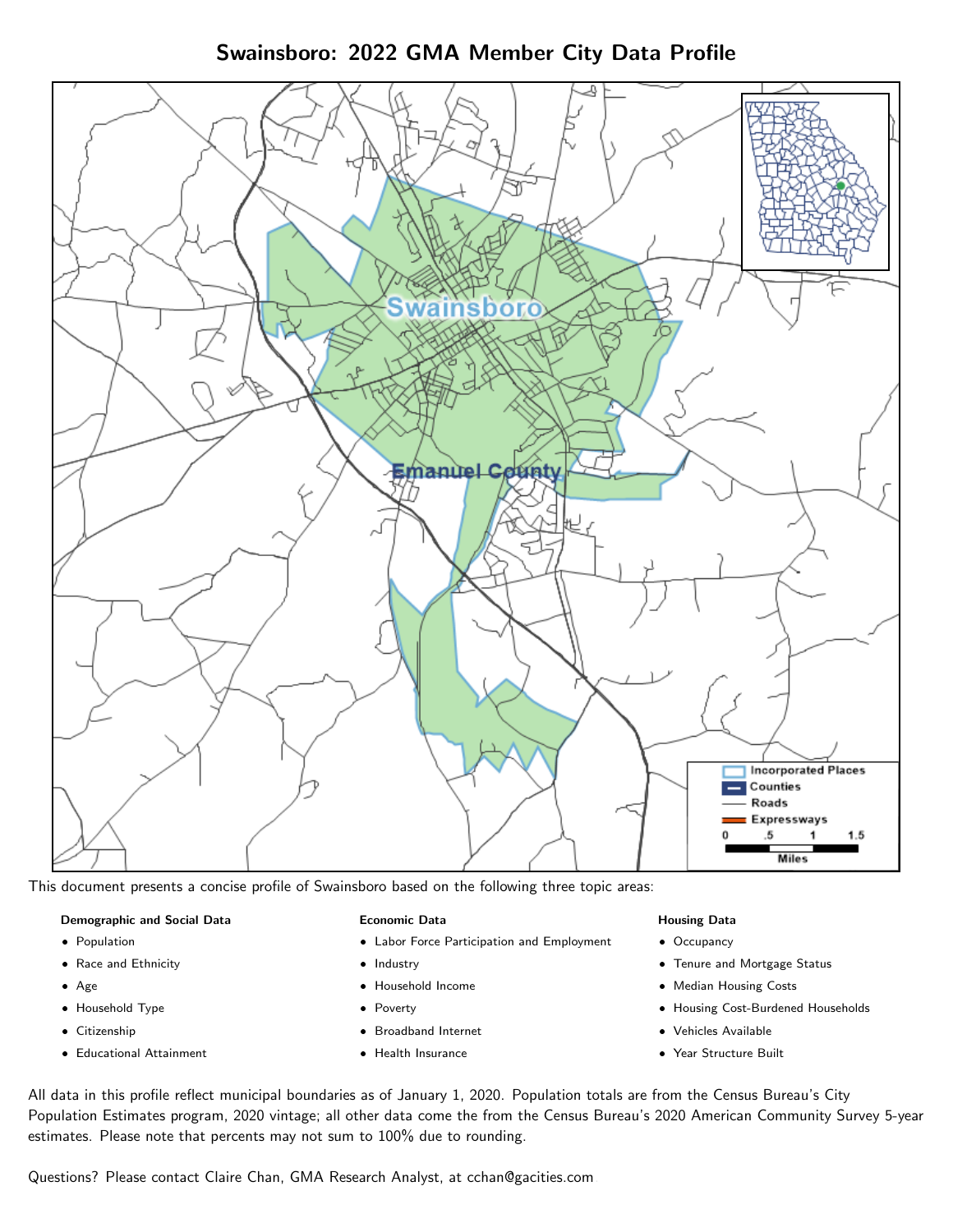# Swainsboro: Demographic and Social





### **Citizenship**



Source: American Community Survey, 2020 5-year estimates, table B05002 Source: American Community Survey, 2020 5-year estimates, table B15002





Source: U.S. Census Bureau, City Population Estimates, 2020 vintage Source: American Community Survey, 2020 5-year estimates, table B03002

# Household Type



Source: American Community Survey, 2020 5-year estimates, table B01001 Source: American Community Survey, 2020 5-year estimates, table B11001

### Educational Attainment



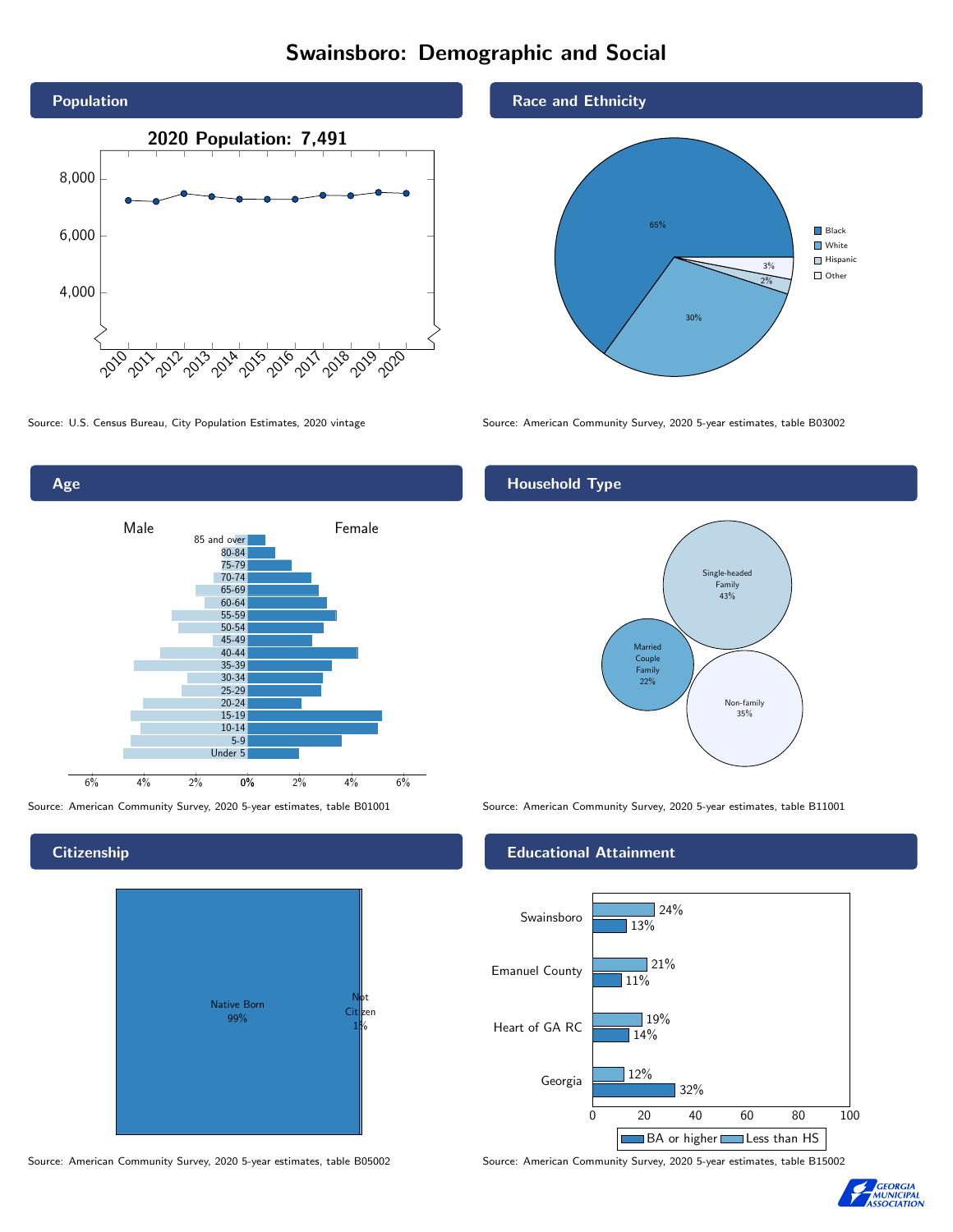# Swainsboro: Economic



Source: American Community Survey, 2020 5-year estimates, table B23001 Note: Unemployment rate is based upon the civilian labor force.

# Industry

| Agriculture, forestry, fishing and hunting, and mining      | 3%    |
|-------------------------------------------------------------|-------|
| Construction                                                | 3%    |
| Manufacturing                                               | 18%   |
| <b>Wholesale Trade</b>                                      | 2%    |
| Retail Trade                                                | 11%   |
| Transportation and warehousing, and utilities               | 8%    |
| Information                                                 | $1\%$ |
| Finance and insurance, real estate, rental, leasing         | $1\%$ |
| Professional, scientific, mgt, administrative, waste mgt    | 5%    |
| Educational services, and health care and social assistance | 27%   |
| Arts, entertainment, recreation, accommodation, food        | 9%    |
| service                                                     |       |
| Other services, except public administration                | 3%    |
| Public administration                                       | 8%    |

Source: American Community Survey, 2020 5-year estimates, table C24030



Source: American Community Survey, 2020 5-year estimates, tables B19013 and B19025 Source: American Community Survey, 2020 5-year estimates, table B17010



Poverty



# **Health Insurance**



Source: American Community Survey, 2020 5-year estimates, table B28002 Source: American Community Survey, 2020 5-year estimates, table B18135